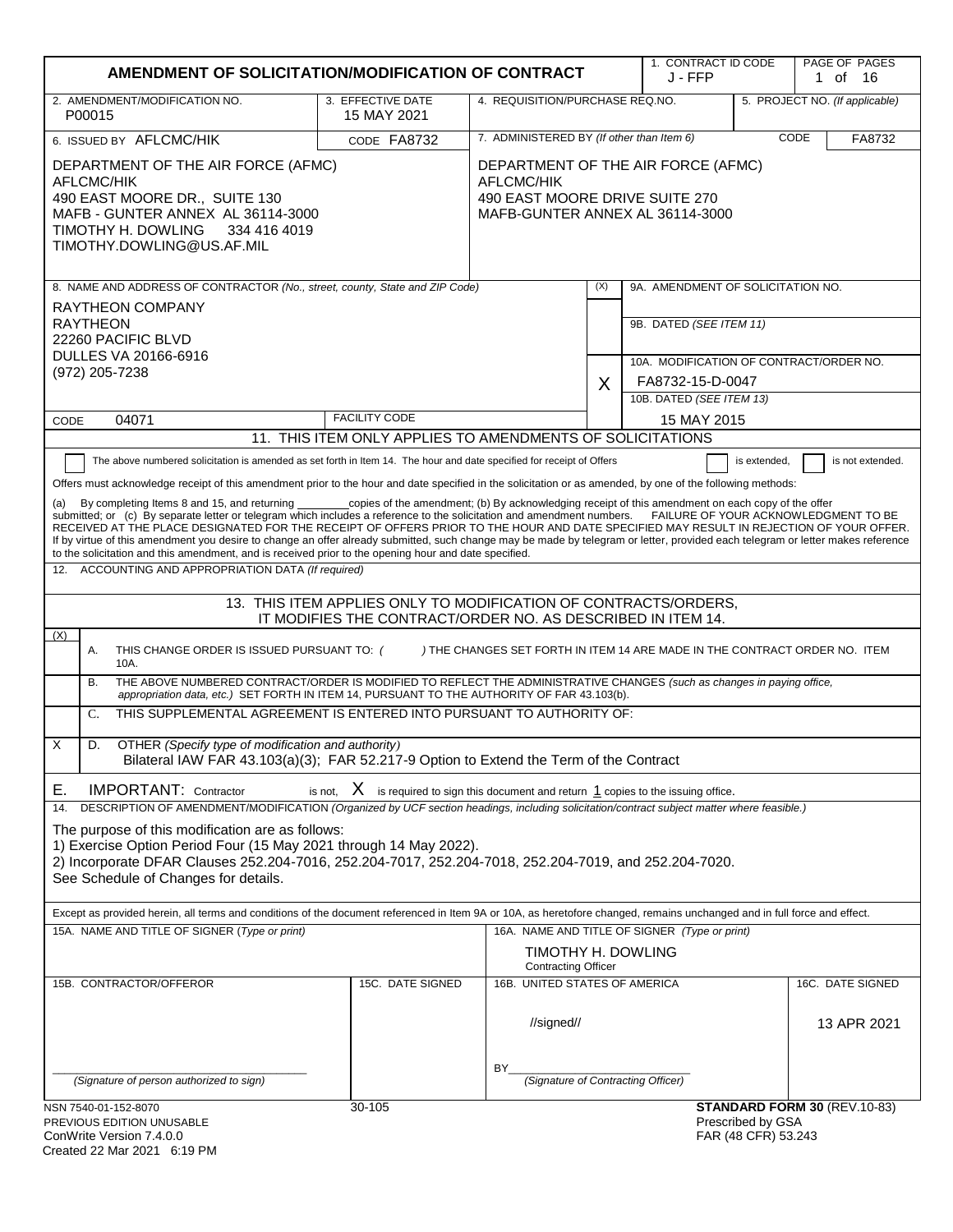- 1) The purpose of this modification is to exercise Option Period Four (15 May 2021 through 14 May 2022) of the contract in accordance with FAR 52.217-9, Option to Extend the Term of the Contract. Option Period Four of the contract is hereby exercised.
- 2) The following DFAR Clauses are incorporated as full texts:

## **252.204-7016 Covered Defense Telecommunications Equipment or Services-Representation.**

As prescribed in 204.2105 <https://www.acq.osd.mil/dpap/dars/dfars/html/current/204\_21.htm>(a), use the following provision:

# COVERED DEFENSE TELECOMMUNICATIONS EQUIPMENT OR SERVICES-REPRESENTATION (DEC 2019)

 (a) *Definitions*. As used in this provision, "covered defense telecommunications equipment or services" has the meaning provided in the clause  $252.204 - 7018$ <https://www.acq.osd.mil/dpap/dars/dfars/html/current/252204.htm>, Prohibition on the Acquisition of Covered Defense Telecommunications Equipment or Services.

 (b) *Procedures*. The Offeror shall review the list of excluded parties in the System for Award Management (SAM) (*<https://www.sam.gov/>*) for entities excluded from receiving federal awards for "covered defense telecommunications equipment or services".

 (c) *Representation*. The Offeror represents that it [ ] does, [ ] does not provide covered defense telecommunications equipment or services as a part of its offered products or services to the Government in the performance of any contract, subcontract, or other contractual instrument.

## (End of provision)

## **252.204-7017 Prohibition on the Acquisition of Covered Defense Telecommunications Equipment or Services-Representation.**

As prescribed in 204.2105

<https://www.acq.osd.mil/dpap/dars/dfars/html/current/204\_21.htm>(b), use the following provision:

## PROHIBITION ON THE ACQUISITON OF COVERED DEFENSE TELECOMMUNICATIONS EQUIPMENT OR SERVICES-REPRESENTATION (DEC 2019)

 The Offeror is not required to complete the representation in this provision if the Offeror has represented in the provision at 252.204-7016

<https://www.acq.osd.mil/dpap/dars/dfars/html/current/252204.htm>, Covered Defense Telecommunications Equipment or Services-Representation, that it "does not provide covered defense telecommunications equipment or services as a part of its offered products or services to the Government in the performance of any contract, subcontract, or other contractual instrument."

 (a) *Definitions*. "Covered defense telecommunications equipment or services," "covered mission," "critical technology," and "substantial or essential component," as used in this provision, have the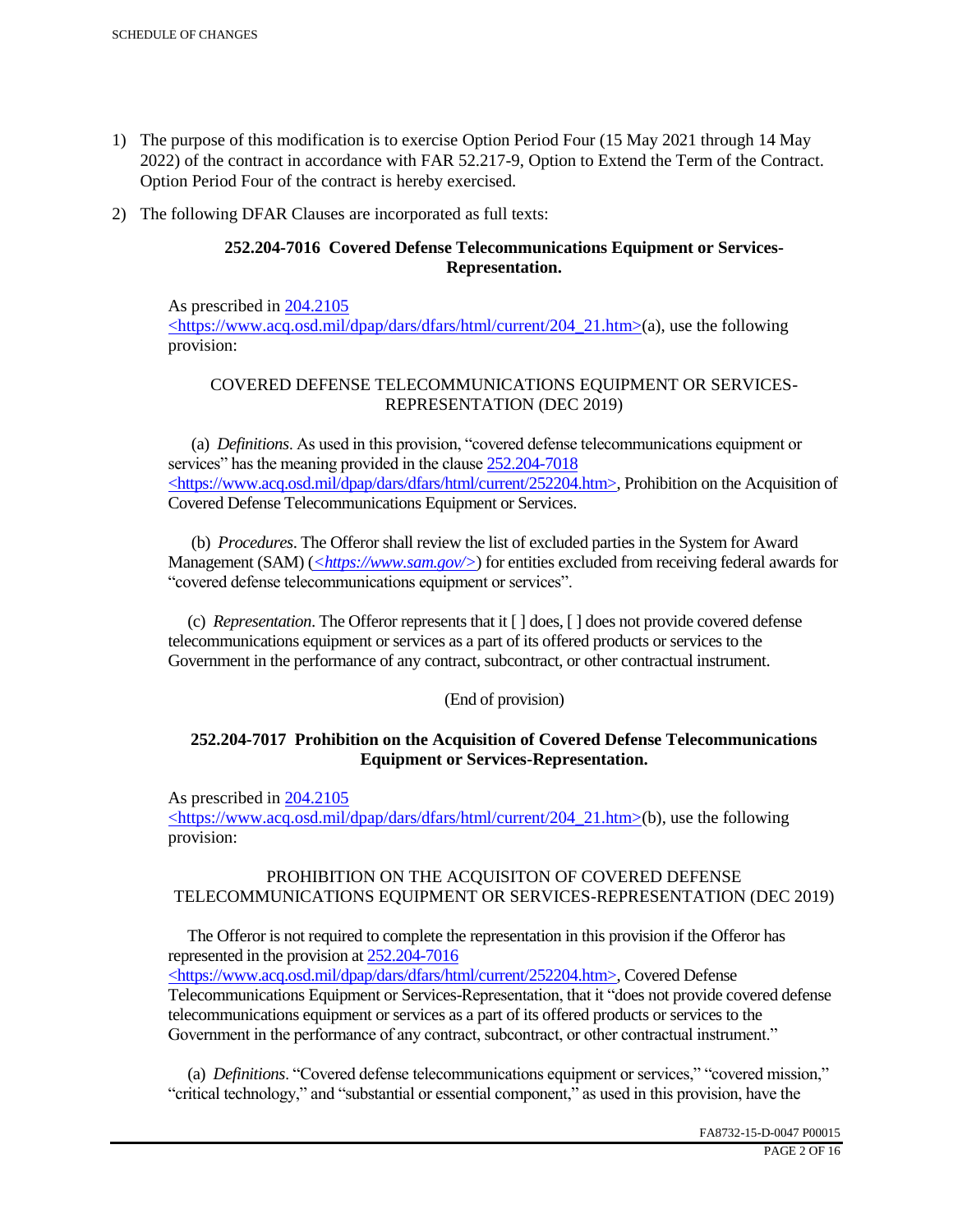meanings given in the 252.204-7018

 $\langle$ https://www.acq.osd.mil/dpap/dars/dfars/html/current/252204.htm> clause, Prohibition on the Acquisition of Covered Defense Telecommunications Equipment or Services, of this solicitation.

 (b) *Prohibition*. Section 1656 of the National Defense Authorization Act for Fiscal Year 2018 (Pub. L. 115-91) prohibits agencies from procuring or obtaining, or extending or renewing a contract to procure or obtain, any equipment, system, or service to carry out covered missions that uses covered defense telecommunications equipment or services as a substantial or essential component of any system, or as critical technology as part of any system.

 (c) *Procedures*. The Offeror shall review the list of excluded parties in the System for Award Management (SAM) at  $\leq$ https://www.sam.gov/> for entities that are excluded when providing any equipment, system, or service to carry out covered missions that uses covered defense telecommunications equipment or services as a substantial or essential component of any system, or as critical technology as part of any system, unless a waiver is granted.

 (d) *Representation*. If in its annual representations and certifications in SAM the Offeror has represented in paragraph (c) of the provision at 252.204-7016 <https://www.acq.osd.mil/dpap/dars/dfars/html/current/252204.htm>, Covered Defense Telecommunications Equipment or Services-Representation, that it "does" provide covered defense telecommunications equipment or services as a part of its offered products or services to the Government in the performance of any contract, subcontract, or other contractual instrument, then the Offeror shall complete the following additional representation:

The Offeror represents that it  $\lceil \cdot \rceil$  will  $\lceil \cdot \rceil$  will not provide covered defense telecommunications equipment or services as a part of its offered products or services to DoD in the performance of any award resulting from this solicitation.

 (e) *Disclosures*. If the Offeror has represented in paragraph (d) of this provision that it "will provide covered defense telecommunications equipment or services," the Offeror shall provide the following information as part of the offer:

 (1) A description of all covered defense telecommunications equipment and services offered (include brand or manufacturer; product, such as model number, original equipment manufacturer (OEM) number, manufacturer part number, or wholesaler number; and item description, as applicable).

 (2) An explanation of the proposed use of covered defense telecommunications equipment and services and any factors relevant to determining if such use would be permissible under the prohibition referenced in paragraph (b) of this provision.

 (3) For services, the entity providing the covered defense telecommunications services (include entity name, unique entity identifier, and Commercial and Government Entity (CAGE) code, if known).

 (4) For equipment, the entity that produced or provided the covered defense telecommunications equipment (include entity name, unique entity identifier, CAGE code, and whether the entity was the OEM or a distributor, if known).

(End of provision)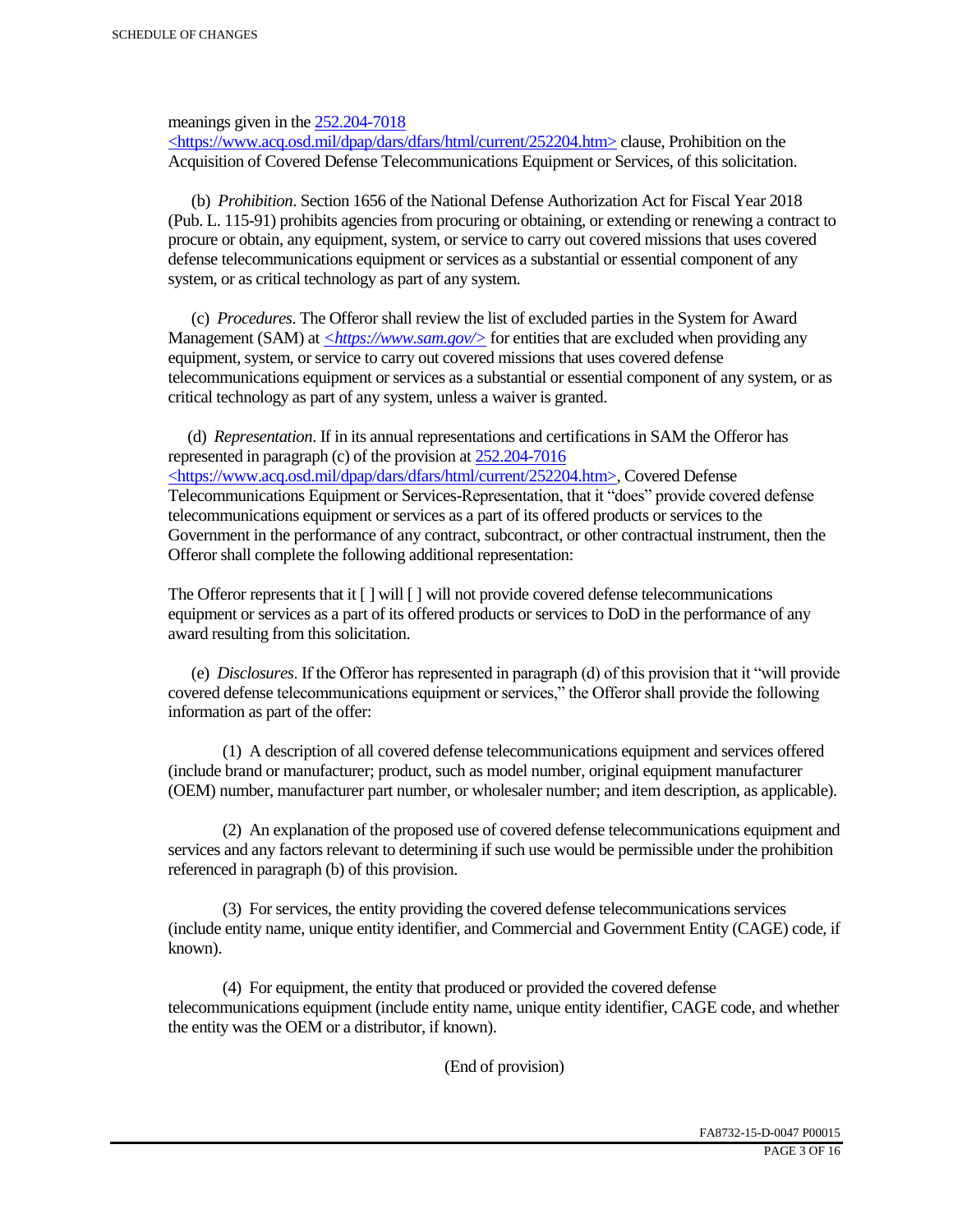## **252.204-7018 Prohibition on the Acquisition of Covered Defense Telecommunications Equipment or Services.**

As prescribed in 204.2105

 $\langle$ https://www.acq.osd.mil/dpap/dars/dfars/html/current/204\_21.htm>(c), use the following clause:

PROHIBITION ON THE ACQUISITION OF COVERED DEFENSE TELECOMMUNICATIONS EQUIPMENT OR SERVICES (JAN 2021)

(a) *Definitions*. As used in this clause-

"Covered defense telecommunications equipment or services" means-

 (1) Telecommunications equipment produced by Huawei Technologies Company or ZTE Corporation, or any subsidiary or affiliate of such entities;

(2) Telecommunications services provided by such entities or using such equipment; or

 (3) Telecommunications equipment or services produced or provided by an entity that the Secretary of Defense reasonably believes to be an entity owned or controlled by, or otherwise connected to, the government of a covered foreign country.

"Covered foreign country" means-

(1) The People's Republic of China; or

(2) The Russian Federation.

"Covered missions" means-

 (1) The nuclear deterrence mission of DoD, including with respect to nuclear command, control, and communications, integrated tactical warning and attack assessment, and continuity of Government; or

(2) The homeland defense mission of DoD, including with respect to ballistic missile defense.

"Critical technology" means-

 (1) Defense articles or defense services included on the United States Munitions List set forth in the International Traffic in Arms Regulations under subchapter M of chapter I of title 22, Code of Federal Regulations;

 (2) Items included on the Commerce Control List set forth in Supplement No. 1 to part 774 of the Export Administration Regulations under subchapter C of chapter VII of title 15, Code of Federal Regulations, and controlled-

 (i) Pursuant to multilateral regimes, including for reasons relating to national security, chemical and biological weapons proliferation, nuclear nonproliferation, or missile technology; or

(ii) For reasons relating to regional stability or surreptitious listening;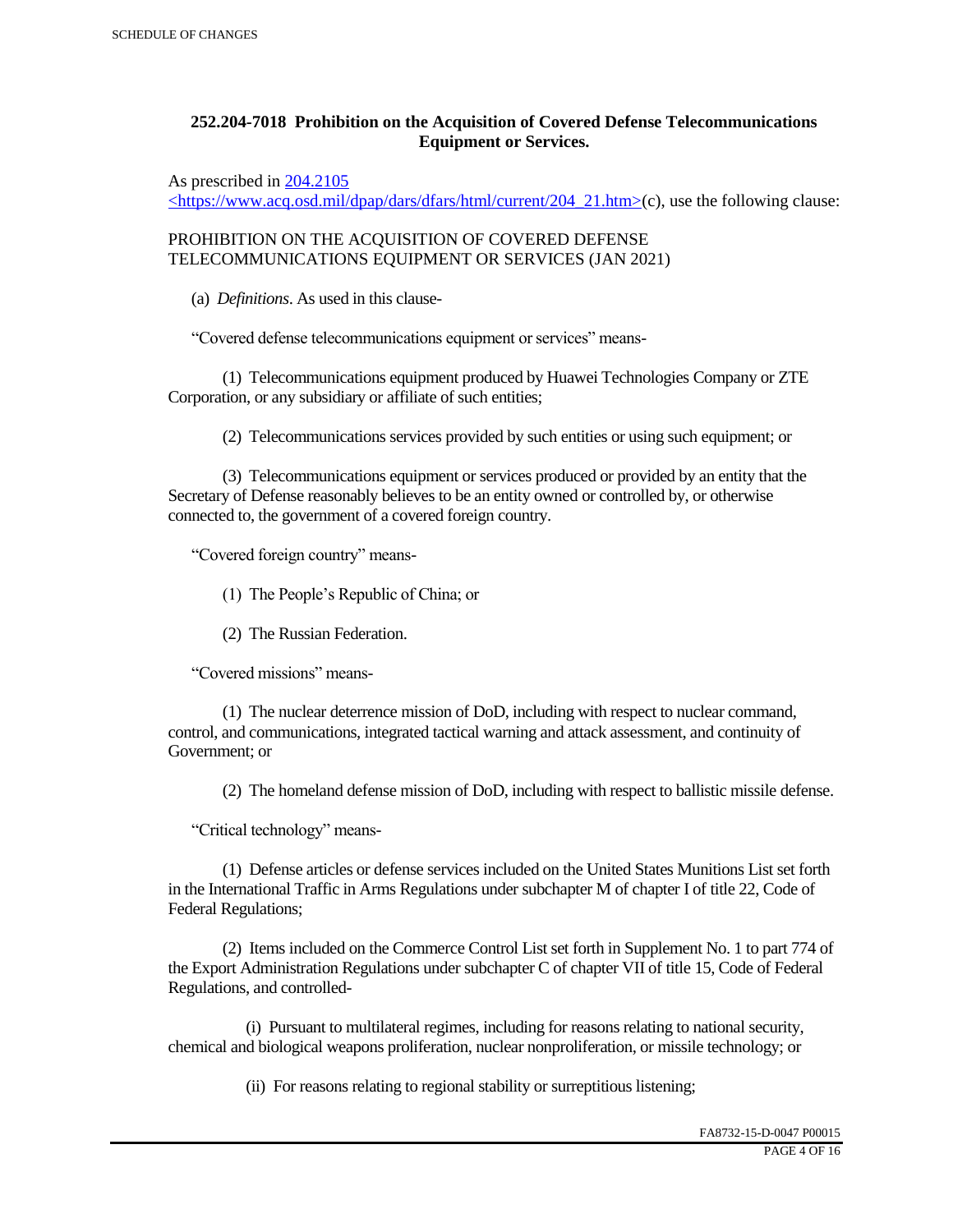(3) Specially designed and prepared nuclear equipment, parts and components, materials, software, and technology covered by part 810 of title 10, Code of Federal Regulations (relating to assistance to foreign atomic energy activities);

 (4) Nuclear facilities, equipment, and material covered by part 110 of title 10, Code of Federal Regulations (relating to export and import of nuclear equipment and material);

 (5) Select agents and toxins covered by part 331 of title 7, Code of Federal Regulations, part 121 of title 9 of such Code, or part 73 of title 42 of such Code; or

 (6) "Substantial or essential component" means any component necessary for the proper function or performance of a piece of equipment, system, or service.

"Critical technology" means-

 (b) *Prohibition*. In accordance with section 1656 of the National Defense Authorization Act for Fiscal Year 2018 (Pub. L. 115-91), the contractor shall not provide to the Government any equipment, system, or service to carry out covered missions that uses covered defense telecommunications equipment or services as a substantial or essential component of any system, or as critical technology as part of any system, unless the covered defense telecommunication equipment or services are covered by a waiver described in Defense Federal Acquisition Regulation Supplement 204.2104 <https://www.acq.osd.mil/dpap/dars/dfars/html/current/204\_21.htm>.

 (c) *Procedures*. The Contractor shall review the list of excluded parties in the System for Award Management (SAM) at  $\langle \frac{https://www.sam.gov/}{>}$  for entities that are excluded when providing any equipment, system, or service, to carry out covered missions, that uses covered defense telecommunications equipment or services as a substantial or essential component of any system, or as critical technology as part of any system, unless a waiver is granted.

(d) *Reporting*.

 (1) In the event the Contractor identifies covered defense telecommunications equipment or services used as a substantial or essential component of any system, or as critical technology as part of any system, during contract performance, the Contractor shall report at *<https://dibnet.dod.mil/>* the information in paragraph (d)(2) of this clause.

(2) The Contractor shall report the following information pursuant to paragraph  $(d)(1)$  of this clause:

 (i) Within 3 business days from the date of such identification or notification: the contract number; the order number(s), if applicable; supplier name; brand; model number (original equipment manufacturer number, manufacturer part number, or wholesaler number); item description; and any readily available information about mitigation actions undertaken or recommended.

(ii) Within 30 business days of submitting the information in paragraph  $(d)(2)(i)$  of this clause: any further available information about mitigation actions undertaken or recommended. In addition, the Contractor shall describe the efforts it undertook to prevent use or submission of a covered defense telecommunications equipment or services, and any additional efforts that will be incorporated to prevent future use or submission of covered telecommunications equipment or services.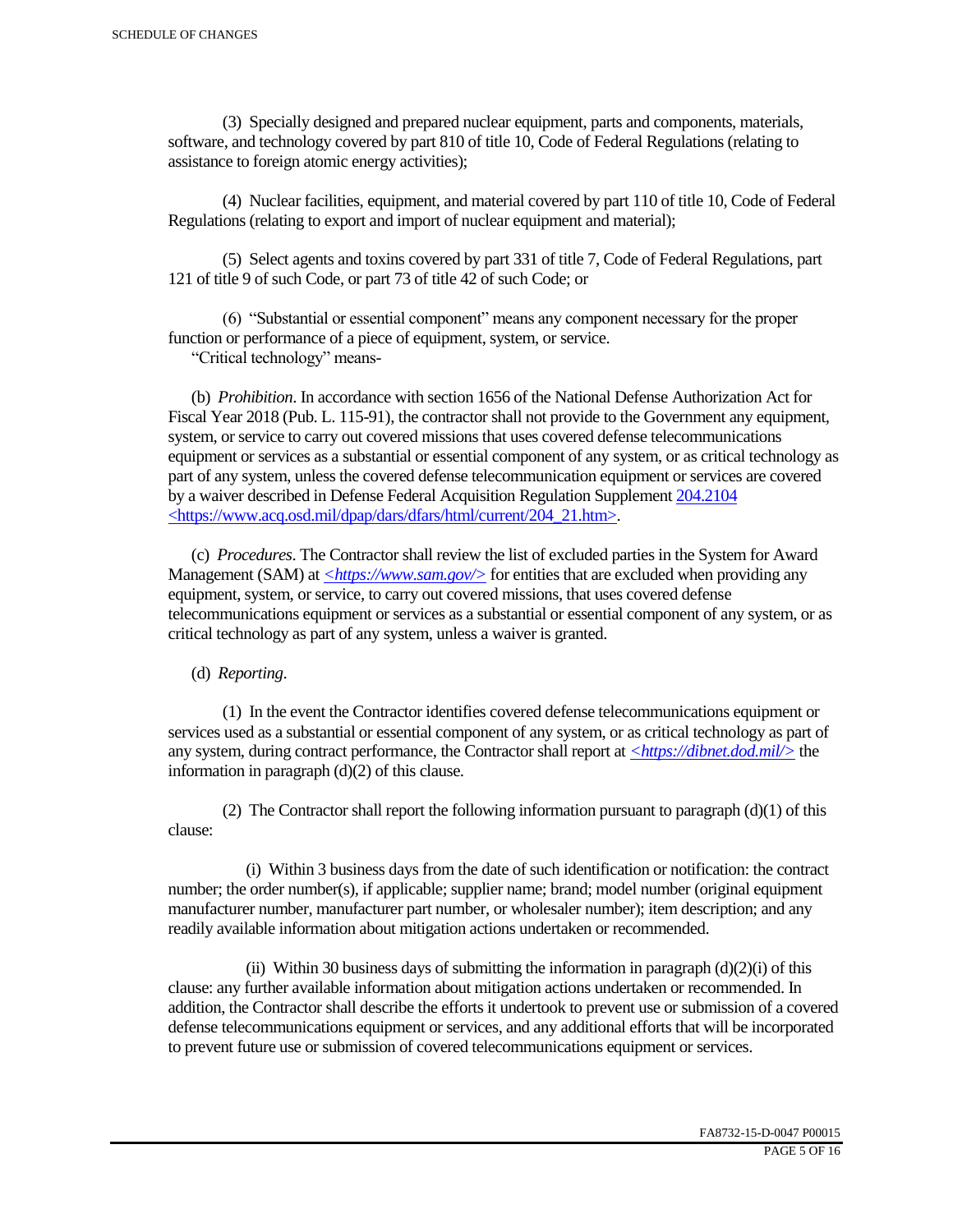(e) *Subcontracts*. The Contractor shall insert the substance of this clause, including this paragraph (e), in all subcontracts and other contractual instruments, including subcontracts for the acquisition of commercial items.

(End of clause)

#### **252.204-7019 Notice of NIST SP 800-171 DoD Assessment Requirements.**

As prescribed in 204.7304

 $\langle$ https://www.acq.osd.mil/dpap/dars/dfars/html/current/204 73.htm>(d), use the following provision:

#### NOTICE OF NIST SP 800-171 DOD ASSESSMENT REQUIREMENTS (NOV 2020)

(a) *Definitions*.

 "Basic Assessment", "Medium Assessment", and "High Assessment" have the meaning given in the clause 252.204-7020 <https://www.acq.osd.mil/dpap/dars/dfars/html/current/252204.htm>, NIST SP 800-171 DoD Assessments.

 "Covered contractor information system" has the meaning given in the clause 252.204-7012 <https://www.acq.osd.mil/dpap/dars/dfars/html/current/252204.htm>, Safeguarding Covered Defense Information and Cyber Incident Reporting, of this solicitation.

 (b) *Requirement*. In order to be considered for award, if the Offeror is required to implement NIST SP 800-171, the Offeror shall have a current assessment (i.e., not more than 3 years old unless a lesser time is specified in the solicitation) (see 252.204-7020) for each covered contractor information system that is relevant to the offer, contract, task order, or delivery order. The Basic, Medium, and High NIST SP 800-171 DoD Assessments are described in the NIST SP 800-171 DoD Assessment Methodology located at

 $\langle$ https://www.acq.osd.mil/dpap/pdi/cyber/strategically\_assessing\_contractor\_implementation\_of\_NIST \_SP\_800-171.html>.

(c) *Procedures*.

 (1) The Offeror shall verify that summary level scores of a current NIST SP 800-171 DoD Assessment (i.e., not more than 3 years old unless a lesser time is specified in the solicitation) are posted in the Supplier Performance Risk System (SPRS) (<https://www.sprs.csd.disa.mil/>) for all covered contractor information systems relevant to the offer.

 (2) If the Offeror does not have summary level scores of a current NIST SP 800-171 DoD Assessment (i.e., not more than 3 years old unless a lesser time is specified in the solicitation) posted in SPRS, the Offeror may conduct and submit a Basic Assessment to webptsmh@navy.mil  $\leq$ mailto:webptsmh@navy.mil> for posting to SPRS in the format identified in paragraph (d) of this provision.

 (d) *Summary level scores*. Summary level scores for all assessments will be posted 30 days postassessment in SPRS to provide DoD Components visibility into the summary level scores of strategic assessments.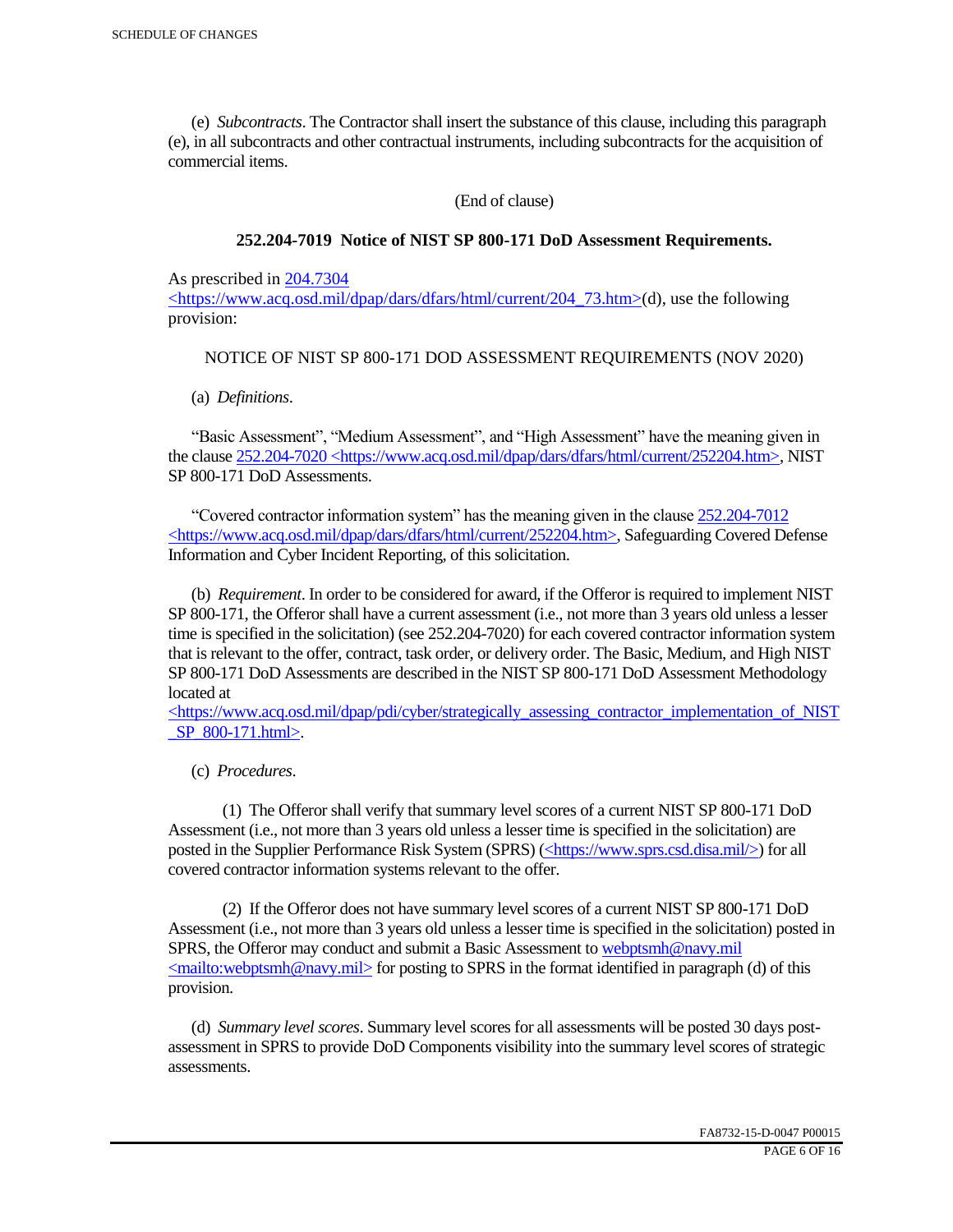(1) *Basic Assessments*. An Offeror may follow the procedures in paragraph (c)(2) of this provision for posting Basic Assessments to SPRS.

(i) The email shall include the following information:

(A) Cybersecurity standard assessed (e.g., NIST SP 800-171 Rev 1).

(B) Organization conducting the assessment (e.g., Contractor self-assessment).

 (C) For each system security plan (security requirement 3.12.4) supporting the performance of a DoD contract-

(*1*) All industry Commercial and Government Entity (CAGE) code(s) associated with the information system(s) addressed by the system security plan; and

(*2*) A brief description of the system security plan architecture, if more than one plan exists.

(D) Date the assessment was completed.

 (E) Summary level score (e.g., 95 out of 110, NOT the individual value for each requirement).

 (F) Date that all requirements are expected to be implemented (i.e., a score of 110 is expected to be achieved) based on information gathered from associated plan(s) of action developed in accordance with NIST SP 800-171.

 (ii) If multiple system security plans are addressed in the email described at paragraph  $(d)(1)(i)$  of this section, the Offeror shall use the following format for the report:

| <b>System Security CAGE Codes</b> |                               | <b>Brief</b> description | Date of    | <b>Total Score</b> | Date score of |
|-----------------------------------|-------------------------------|--------------------------|------------|--------------------|---------------|
| Plan                              | supported by this of the plan |                          | assessment |                    | $110$ will    |
|                                   | plan                          | architecture             |            |                    | achieved      |
|                                   |                               |                          |            |                    |               |
|                                   |                               |                          |            |                    |               |
|                                   |                               |                          |            |                    |               |

1)

 (2) *Medium and High Assessments*. DoD will post the following Medium and/or High Assessment summary level scores to SPRS for each system assessed:

(i) The standard assessed (e.g., NIST SP 800-171 Rev 1).

 (ii) Organization conducting the assessment, e.g., DCMA, or a specific organization (identified by Department of Defense Activity Address Code (DoDAAC)).

 (iii) All industry CAGE code(s) associated with the information system(s) addressed by the system security plan.

 (iv) A brief description of the system security plan architecture, if more than one system security plan exists.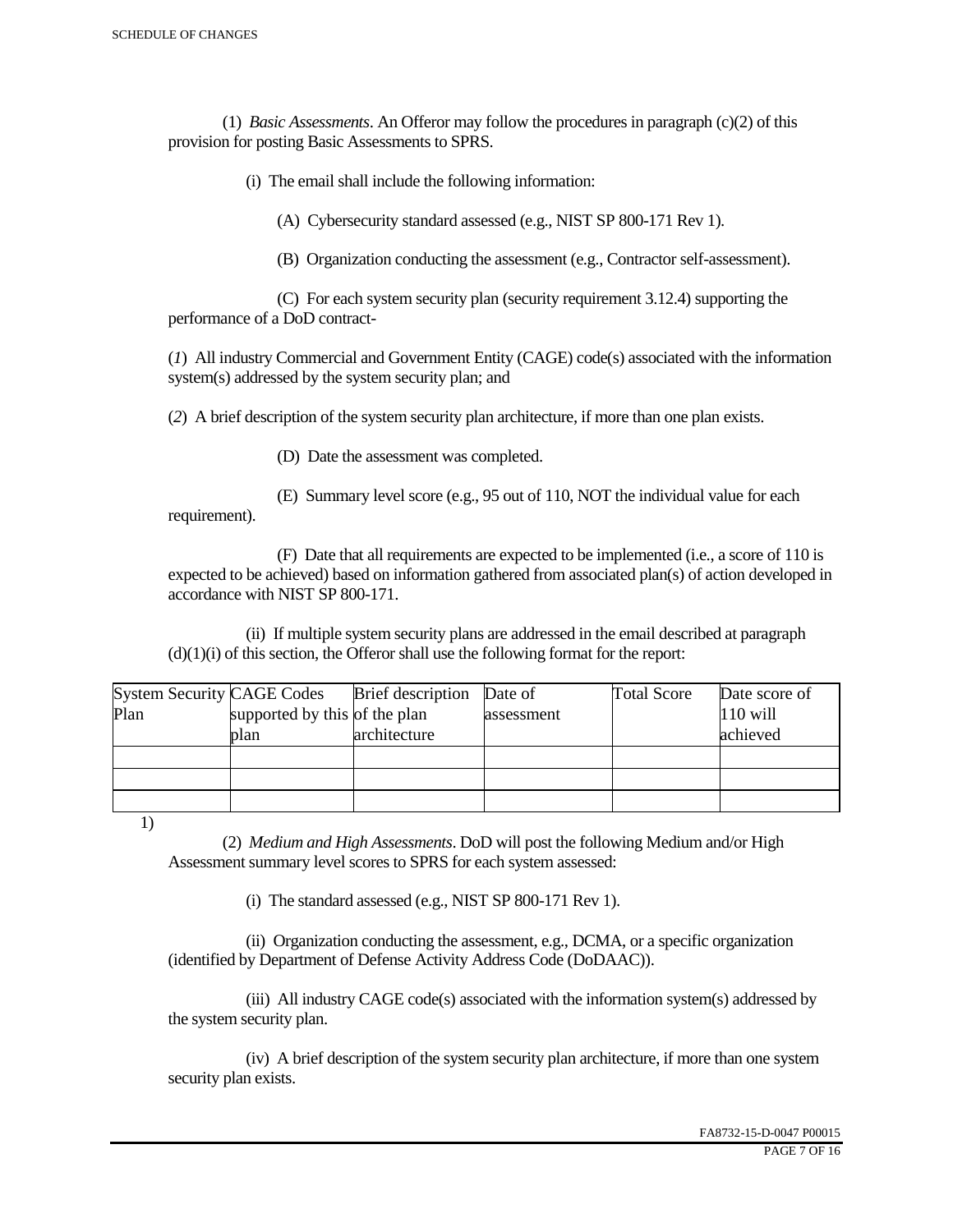(v) Date and level of the assessment, i.e., medium or high.

 (vi) Summary level score (e.g., 105 out of 110, not the individual value assigned for each requirement).

 (vii) Date that all requirements are expected to be implemented (i.e., a score of 110 is expected to be achieved) based on information gathered from associated plan(s) of action developed in accordance with NIST SP 800-171.

(3) *Accessibility*.

 (i) Assessment summary level scores posted in SPRS are available to DoD personnel, and are protected, in accordance with the standards set forth in DoD Instruction 5000.79, Defense-wide Sharing and Use of Supplier and Product Performance Information (PI).

 (ii) Authorized representatives of the Offeror for which the assessment was conducted may access SPRS to view their own summary level scores, in accordance with the SPRS Software User's Guide for Awardees/Contractors available at <https://www.sprs.csd.disa.mil/pdf/SPRS\_Awardee.pdf>.

 (iii) A High NIST SP 800-171 DoD Assessment may result in documentation in addition to that listed in this section. DoD will retain and protect any such documentation as "Controlled Unclassified Information (CUI)" and intended for internal DoD use only. The information will be protected against unauthorized use and release, including through the exercise of applicable exemptions under the Freedom of Information Act (e.g., Exemption 4 covers trade secrets and commercial or financial information obtained from a contractor that is privileged or confidential).

(End of provision)

## **252.204-7020 NIST SP 800-171 DoD Assessment Requirements.**

As prescribed in 204.7304 <https://www.acq.osd.mil/dpap/dars/dfars/html/current/204\_73.htm>(e), use the following clause:

## NIST SP 800-171 DOD ASSESSMENT REQUIREMENTS (NOV 2020)

(a) *Definitions*.

 "Basic Assessment" means a contractor's self-assessment of the contractor's implementation of NIST SP 800-171 that-

 (1) Is based on the Contractor's review of their system security plan(s) associated with covered contractor information system(s);

(2) Is conducted in accordance with the NIST SP 800-171 DoD Assessment Methodology; and

 (3) Results in a confidence level of "Low" in the resulting score, because it is a self-generated score.

 "Covered contractor information system" has the meaning given in the clause 252.204-7012 <https://www.acq.osd.mil/dpap/dars/dfars/html/current/2525204.htm>, Safeguarding Covered Defense Information and Cyber Incident Reporting, of this contract.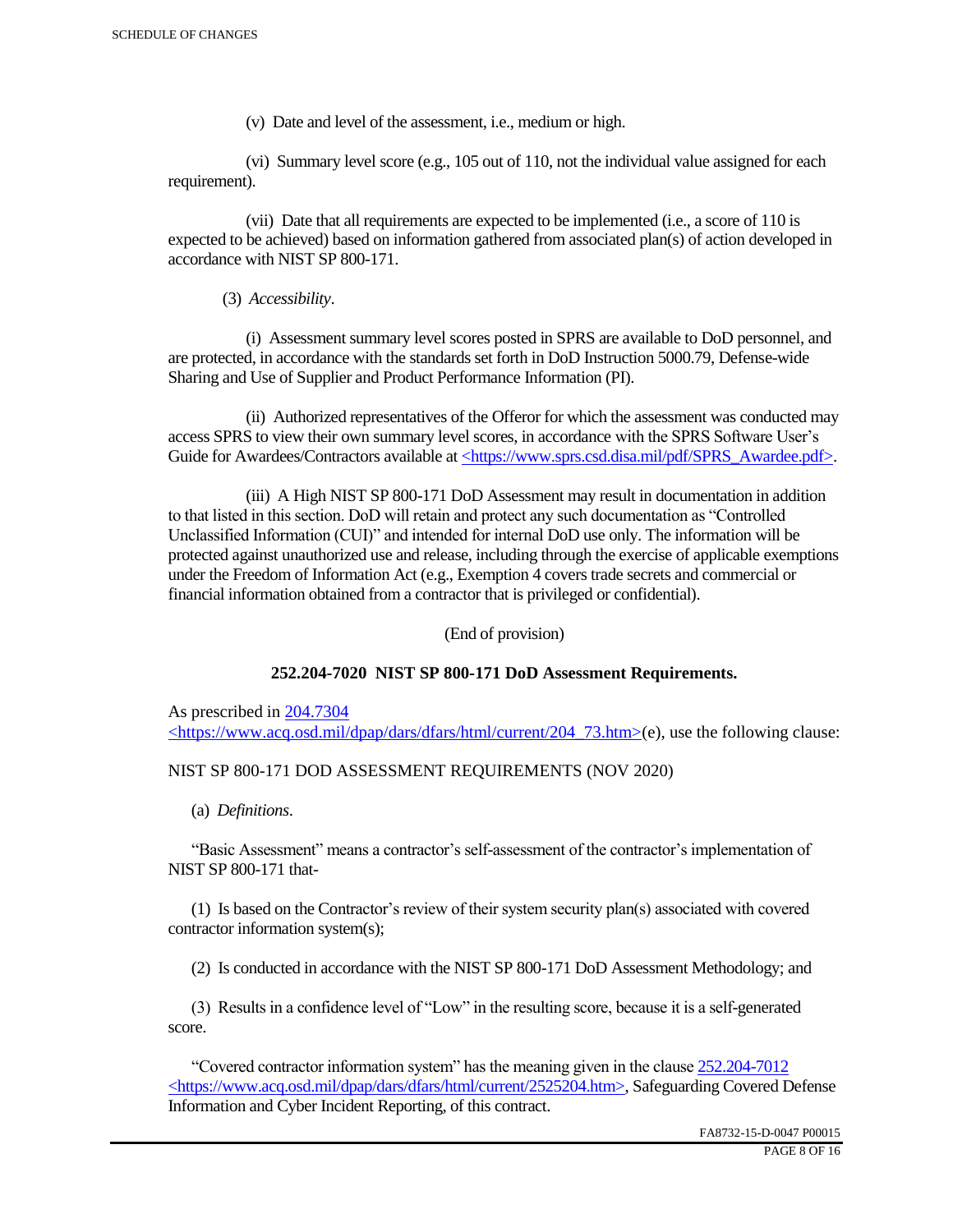"High Assessment" means an assessment that is conducted by Government personnel using NIST SP 800-171A, Assessing Security Requirements for Controlled Unclassified Information that-

(1) Consists of-

(i) A review of a contractor's Basic Assessment;

(ii) A thorough document review;

 (iii) Verification, examination, and demonstration of a Contractor's system security plan to validate that NIST SP 800-171 security requirements have been implemented as described in the contractor's system security plan; and

 (iv) Discussions with the contractor to obtain additional information or clarification, as needed; and

(2) Results in a confidence level of "High" in the resulting score.

"Medium Assessment" means an assessment conducted by the Government that-

(1) Consists of-

(i) A review of a contractor's Basic Assessment;

(ii) A thorough document review; and

 (iii) Discussions with the contractor to obtain additional information or clarification, as needed; and

(2) Results in a confidence level of "Medium" in the resulting score.

 (b) *Applicability*. This clause applies to covered contractor information systems that are required to comply with the National Institute of Standards and Technology (NIST) Special Publication (SP) 800- 171, in accordance with Defense Federal Acquisition Regulation System (DFARS) clause at 252.204- 7012 <https://www.acq.osd.mil/dpap/dars/dfars/html/current/252204.htm>, Safeguarding Covered Defense Information and Cyber Incident Reporting, of this contract.

 (c) *Requirements*. The Contractor shall provide access to its facilities, systems, and personnel necessary for the Government to conduct a Medium or High NIST SP 800-171 DoD Assessment, as described in NIST SP 800-171 DoD Assessment Methodology at https://www.acq.osd.mil/dpap/pdi/cyber/strategically\_assessing\_contractor\_implementation\_of\_NIST\_ SP\_800-171.html <https://www.acq.osd.mil/dpap/dars/dfars/html/current/dpap/pdi/cyber/strategically\_assessing\_contract

or implementation of NIST SP 800-171.html>, if necessary.

 (d) *Procedures*. Summary level scores for all assessments will be posted in the Supplier Performance Risk System (SPRS) (<https://www.sprs.csd.disa.mil/>) to provide DoD Components visibility into the summary level scores of strategic assessments.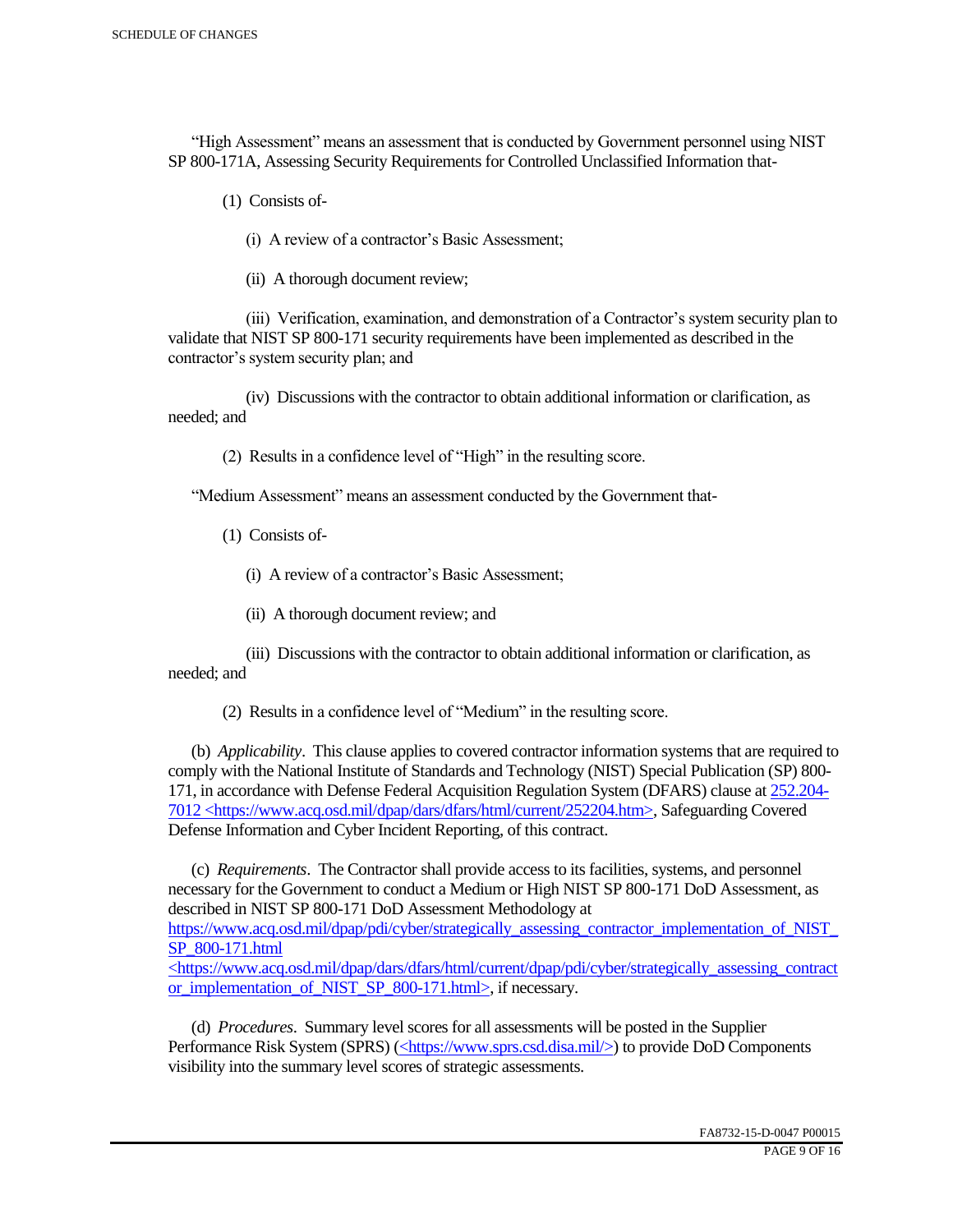(1) *Basic Assessments*. A contractor may submit, via encrypted email, summary level scores of Basic Assessments conducted in accordance with the NIST SP 800-171 DoD Assessment Methodology to webptsmh@navy.mil for posting to SPRS.

(i) The email shall include the following information:

(A) Version of NIST SP 800-171 against which the assessment was conducted.

(B) Organization conducting the assessment (e.g., Contractor self-assessment).

 (C) For each system security plan (security requirement 3.12.4) supporting the performance of a DoD contract-

(*1*) All industry Commercial and Government Entity (CAGE) code(s) associated with the information system(s) addressed by the system security plan; and

(*2*) A brief description of the system security plan architecture, if more than one plan exists.

(D) Date the assessment was completed

requirement).

(E) Summary level score (e.g., 95 out of 110, NOT the individual value for each

 (F) Date that all requirements are expected to be implemented (i.e., a score of 110 is expected to be achieved) based on information gathered from associated plan(s) of action developed in accordance with NIST SP 800-171.

 (ii) If multiple system security plans are addressed in the email described at paragraph (b)(1)(i) of this section, the Contractor shall use the following format for the report:

| <b>System Security CAGE Codes</b> |                               | <b>Brief</b> description | Date of    | <b>Total Score</b> | Date score of |
|-----------------------------------|-------------------------------|--------------------------|------------|--------------------|---------------|
| Plan                              | supported by this of the plan |                          | assessment |                    | $110$ will    |
|                                   | plan                          | architecture             |            |                    | achieved      |
|                                   |                               |                          |            |                    |               |
|                                   |                               |                          |            |                    |               |
|                                   |                               |                          |            |                    |               |

 (1) *Medium and High Assessments*. DoD will post the following Medium and/or High Assessment summary level scores to SPRS for each system security plan assessed:

(i) The standard assessed (e.g., NIST SP 800-171 Rev 1).

 (ii) Organization conducting the assessment, e.g., DCMA, or a specific organization (identified by Department of Defense Activity Address Code (DoDAAC)).

 (iii) All industry CAGE code(s) associated with the information system(s) addressed by the system security plan.

 (iv) A brief description of the system security plan architecture, if more than one system security plan exists.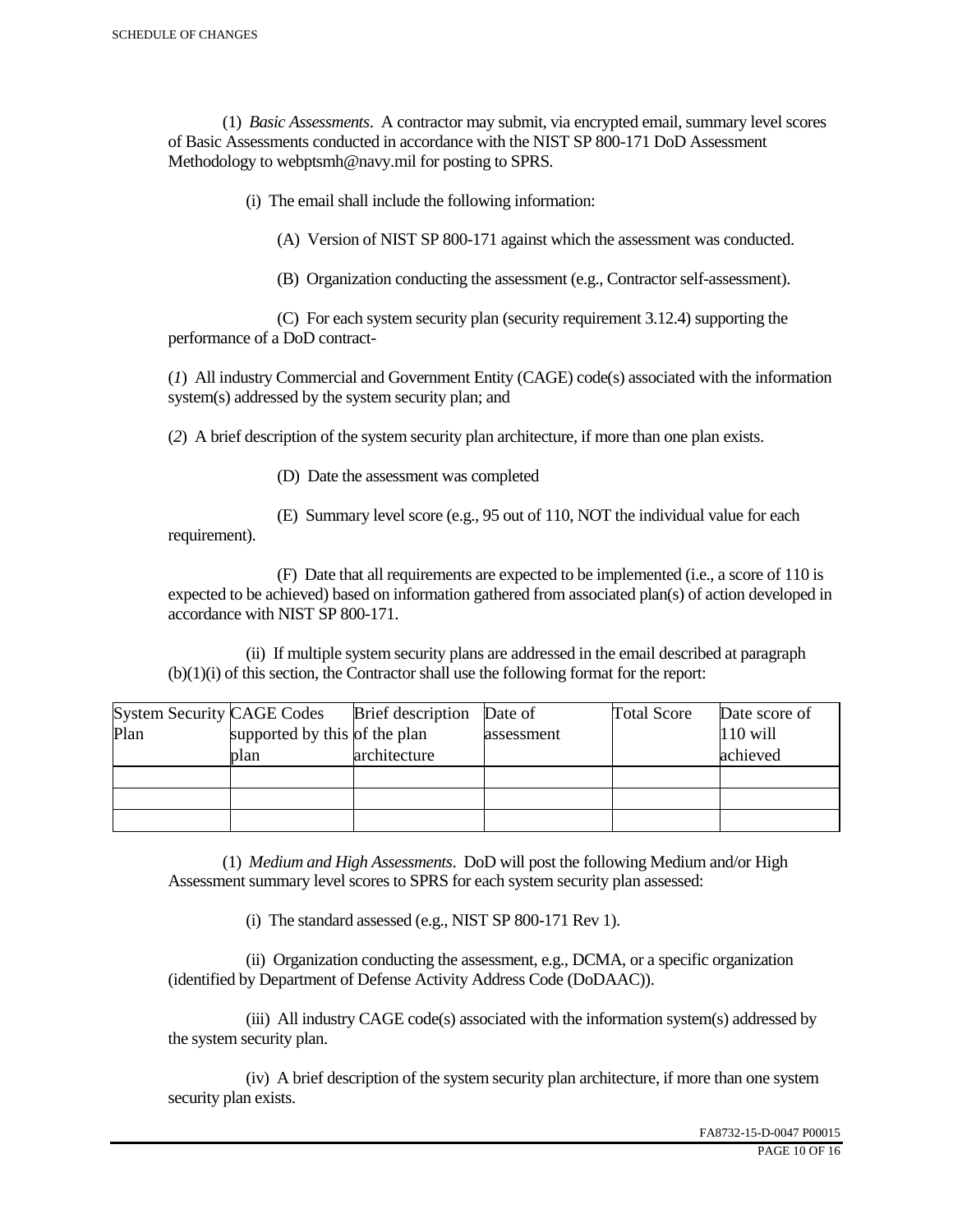(v) Date and level of the assessment, i.e., medium or high.

 (vi) Summary level score (e.g., 105 out of 110, not the individual value assigned for each requirement).

 (vii) Date that all requirements are expected to be implemented (i.e., a score of 110 is expected to be achieved) based on information gathered from associated plan(s) of action developed in accordance with NIST SP 800-171.

(e) *Rebuttals*.

 (1) DoD will provide Medium and High Assessment summary level scores to the Contractor and offer the opportunity for rebuttal and adjudication of assessment summary level scores prior to posting the summary level scores to SPRS (see SPRS User's Guide <https://www.sprs.csd.disa.mil/pdf/SPRS\_Awardee.pdf>).

 (2) Upon completion of each assessment, the contractor has 14 business days to provide additional information to demonstrate that they meet any security requirements not observed by the assessment team or to rebut the findings that may be of question.

## (f) *Accessibility*.

 (1) Assessment summary level scores posted in SPRS are available to DoD personnel, and are protected, in accordance with the standards set forth in DoD Instruction 5000.79, Defense-wide Sharing and Use of Supplier and Product Performance Information (PI).

 (2) Authorized representatives of the Contractor for which the assessment was conducted may access SPRS to view their own summary level scores, in accordance with the SPRS Software User's Guide for Awardees/Contractors available at <https://www.sprs.csd.disa.mil/pdf/SPRS\_Awardee.pdf>.

 (3) A High NIST SP 800-171 DoD Assessment may result in documentation in addition to that listed in this clause. DoD will retain and protect any such documentation as "Controlled Unclassified Information (CUI)" and intended for internal DoD use only. The information will be protected against unauthorized use and release, including through the exercise of applicable exemptions under the Freedom of Information Act (e.g., Exemption 4 covers trade secrets and commercial or financial information obtained from a contractor that is privileged or confidential).

## (g) *Subcontracts*.

(1) The Contractor shall insert the substance of this clause, including this paragraph  $(g)$ , in all subcontracts and other contractual instruments, including subcontracts for the acquisition of commercial items (excluding COTS items).

 (2) The Contractor shall not award a subcontract or other contractual instrument, that is subject to the implementation of NIST SP 800-171 security requirements, in accordance with DFARS clause 252.204-7012 of this contract, unless the subcontractor has completed, within the last 3 years, at least a Basic NIST SP 800-171 DoD Assessment, as described in

 $\langle$ https://www.acq.osd.mil/dpap/pdi/cyber/strategically\_assessing\_contractor\_implementation\_of\_NIST SP\_800-171.html>, for all covered contractor information systems relevant to its offer that are not part of an information technology service or system operated on behalf of the Government.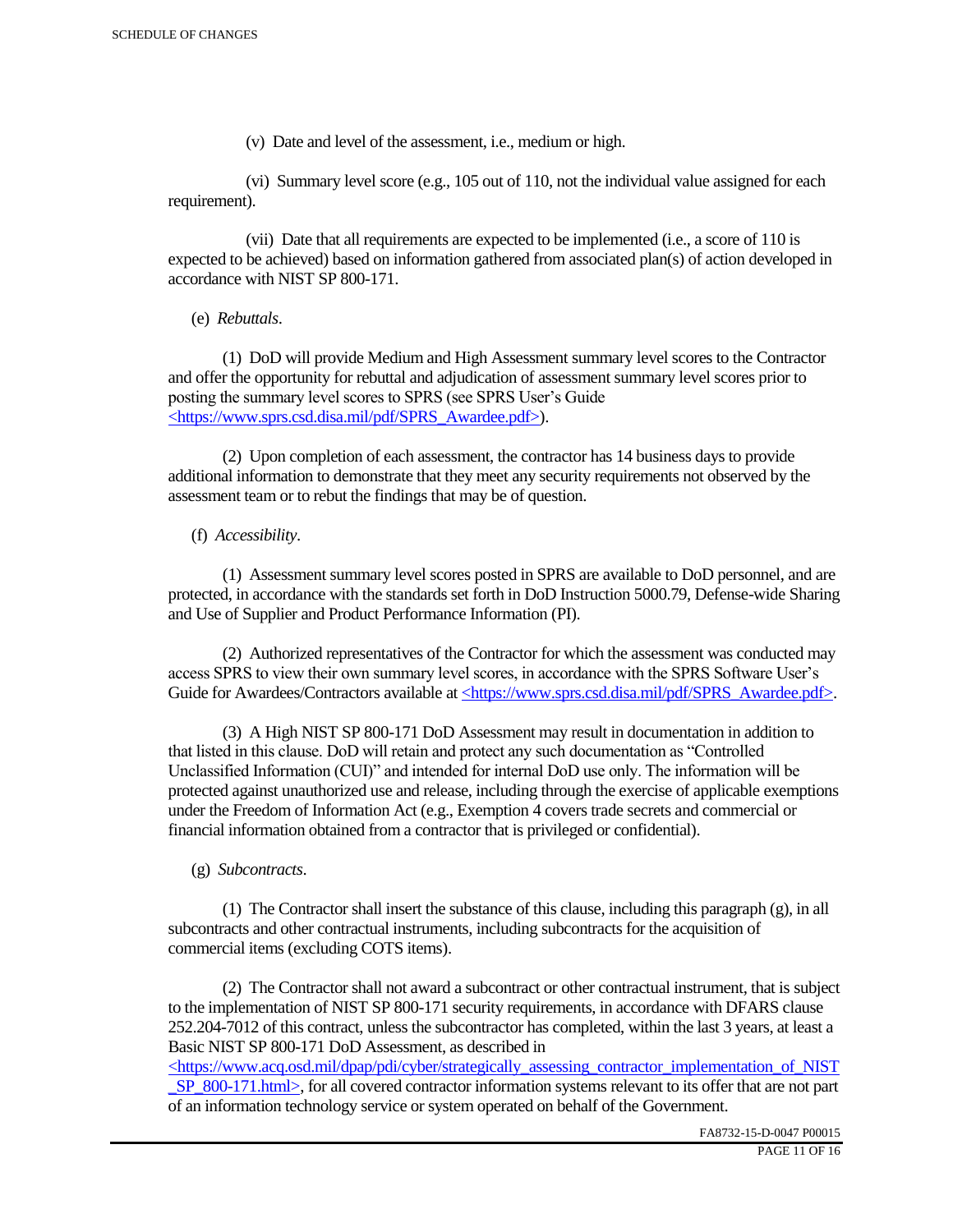(3) If a subcontractor does not have summary level scores of a current NIST SP 800-171 DoD Assessment (i.e., not more than 3 years old unless a lesser time is specified in the solicitation) posted in SPRS, the subcontractor may conduct and submit a Basic Assessment, in accordance with the NIST SP 800-171 DoD Assessment Methodology, to webptsmh@navy.mil <mailto:webptsmh@navy.mil> for posting to SPRS along with the information required by paragraph (d) of this clause.

#### (End of clause)

All other terms and conditions remain unchanged.

|             |                      | Jtv.       | Unit Price l      |
|-------------|----------------------|------------|-------------------|
| <b>ITEM</b> | SUPPLIES OR SERVICES | Purch Unit | Total Item Amount |

#### **For OPTION PERIOD 4**

- 
- **4100** CLIN Establish PSC: D316<br>Contract type: J - FII *Start Date:* ASREQ *Completion Date: Descriptive Data:*

*Noun:* **NETWORK CENTRIC SOLUTIONS** *Contract type:* J - FIRM FIXED PRICE

- A. The contractor shall provide a wide range of solutions to complete the requirements IAW the PWS of the basic contract (Section J, Atch 1) and as cited in each individual task order.
- B. The Products proposed to make up these solutions shall be priced under CLIN 4600 on a cost reimbursable basis.
- C. ODCs and travel shall be priced separately under CLIN(s) 4600 and 4700.
- D. Contract type shall be Firm-Fixed Price (FFP), Fixed-Price Incentive (Firm Target/Successive Target) or Fixed Price Award Fee (FPAF).

 Incentive: To be proposed Award Fee: To be proposed

- E. Ordering Period: Effective date of option period through one (1) year.
- F. Period of Performance: To be cited in each individual task order.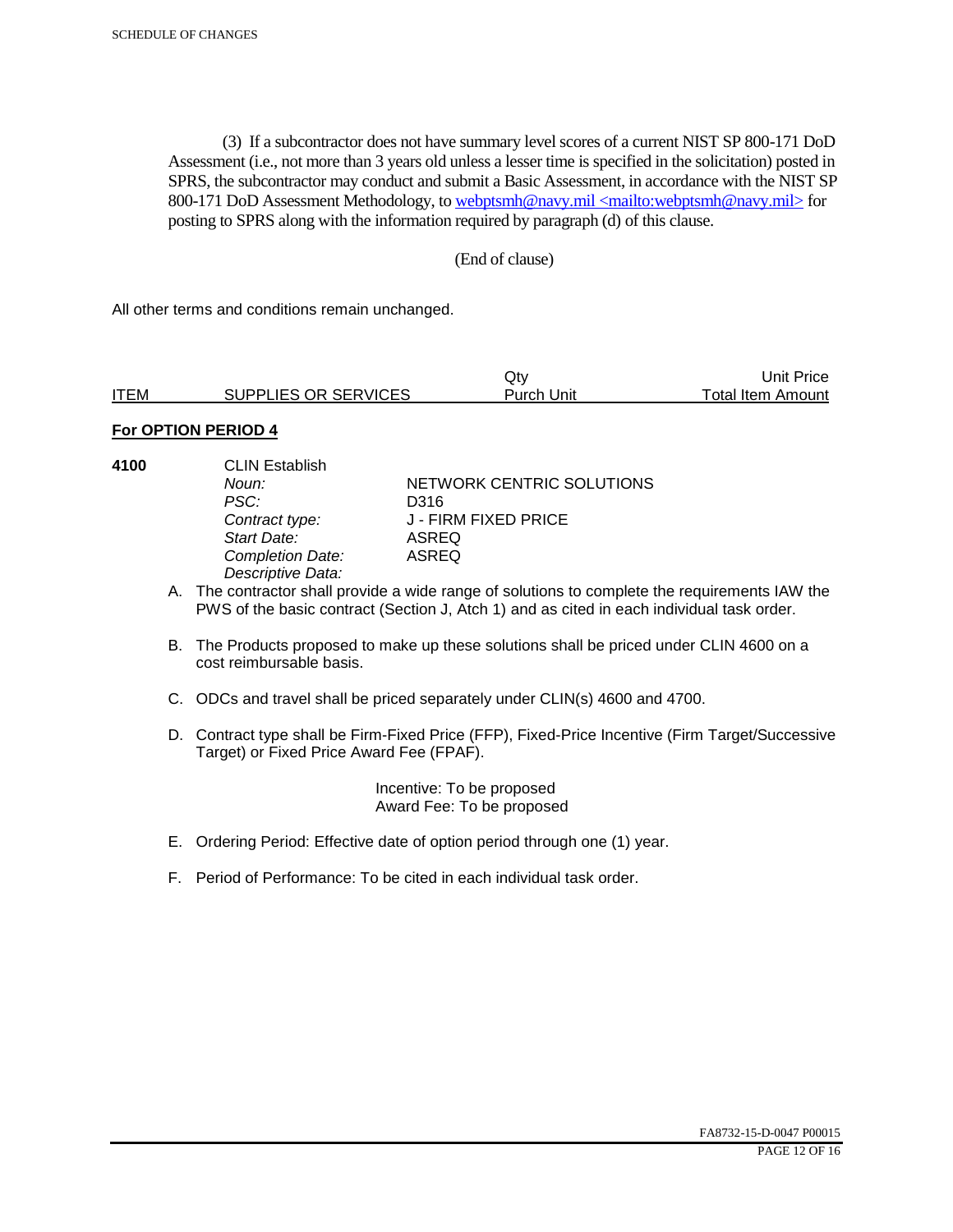|             |                      | Qtv        | Unit Price        |
|-------------|----------------------|------------|-------------------|
| <b>ITEM</b> | SUPPLIES OR SERVICES | Purch Unit | Total Item Amount |

| 4200 | <b>CLIN Establish</b> |                           |  |
|------|-----------------------|---------------------------|--|
|      | Noun:                 | NETWORK CENTRIC SOLUTIONS |  |
|      | PSC:                  | D316                      |  |
|      | Contract type:        | J - FIRM FIXED PRICE      |  |
|      | Start Date:           | ASREQ                     |  |
|      | Completion Date:      | ASREQ                     |  |
|      | Descriptive Data:     |                           |  |

- A. The contractor shall provide a wide range of solutions to complete the requirements IAW the PWS of the basic contract (Section J, Atch 1) and as cited in each individual task order.
- B. The Products proposed to make up these solutions shall be priced under CLIN 4600 on a cost reimbursable basis.
- C. ODCs and travel shall be priced separately under CLIN(s) 4600 and 4700.
- D. Contract type shall be Cost-Plus Fixed Fee (CPFF), Cost-Plus-Incentive Fee (CPIF), or Cost-Plus Award Fee (CPAF.)

Fixed-Fee: To be proposed Incentive Fee: To be proposed Award Fee: To be proposed

- E. Ordering Period: Effective date of option period through one (1) year.
- F. Period of Performance: To be cited in each individual task order.

#### **For OPTION PERIOD 4**

**4300** CLIN Establish *PSC:* D316 *Start Date:* ASREQ *Completion Date:* ASREQ *Descriptive Data:* 

**Noun: NETWORK CENTRIC SERVICES** *Contract type:* J - FIRM FIXED PRICE

- A. The contractor shall provide labor hours IAW the PWS (Section J, Atch 1) of the basic contract and as cited in each individual task order. The contractor shall provide labor categories and rates IAW Section J, Atch 5, and as cited in each individual task order.
- B. Contract type shall be Labor Hour.
- C. ODCs and travel shall be priced separately under CLIN(s) 4600 and 4700.
- D. Ordering Period: Effective date of option period through one (1) year.
- E. Period of Performance: To be cited in each individual task order.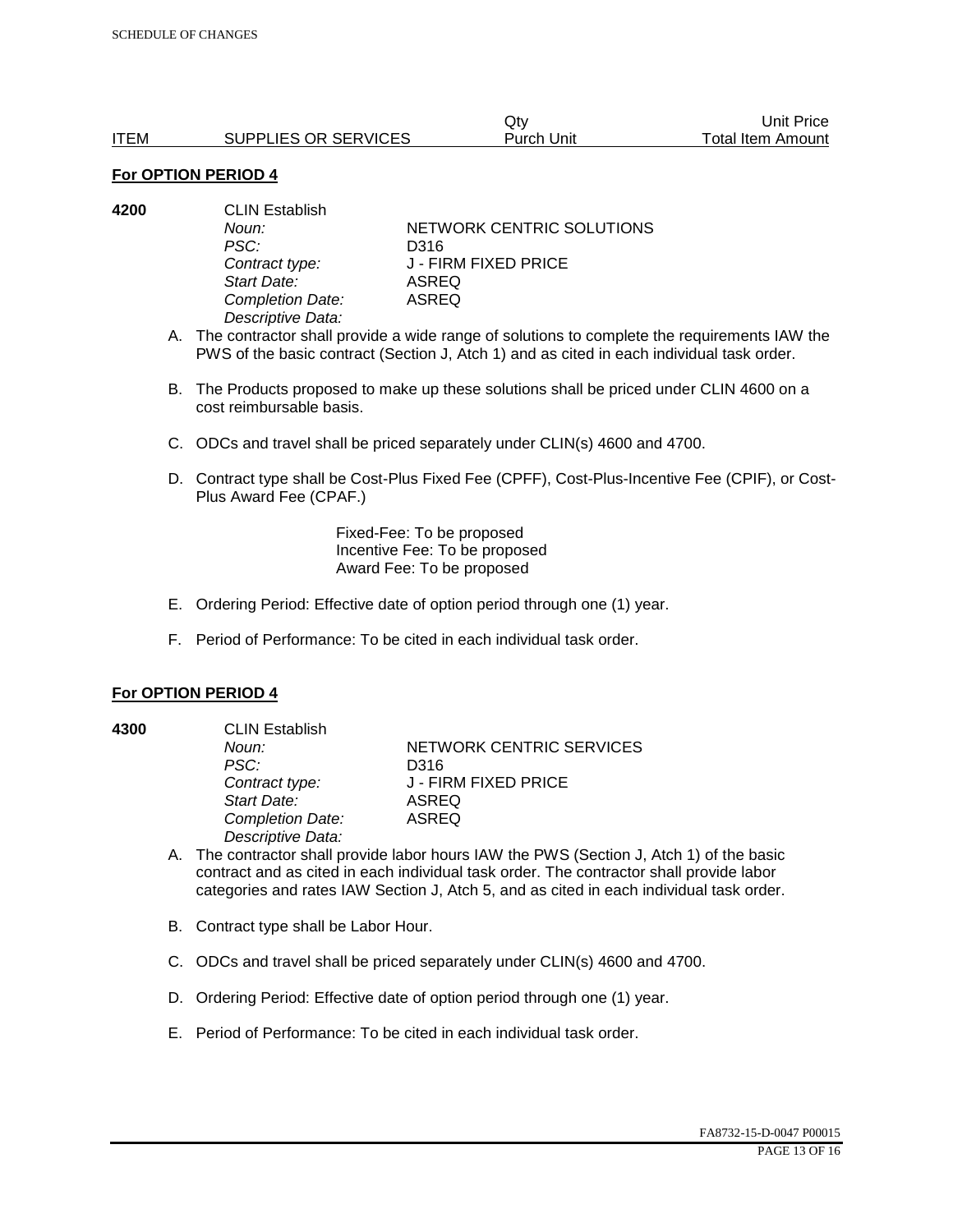|      |                      | Qtv        | Unit Price        |
|------|----------------------|------------|-------------------|
| ITEM | SUPPLIES OR SERVICES | Purch Unit | Total Item Amount |

**4400** CLIN Establish *Noun:* DATA *PSC:* D316 *NSN:* N - Not Applicable *DD1423 is Exhibit:* A *Contract type:* J - FIRM FIXED PRICE *Inspection:* DESTINATION *Acceptance:* DESTINATION *FOB:* DESTINATION *Descriptive Data:* 

- A. The contractor shall deliver data in accordance with and as specified in Section J, Exhibit A (Contract Data Requirements List (CDRL)) and as specified in individual task orders.
- B. This CLIN is Not Separately Priced (NSP). Price is included in CLIN 4100, CLIN 4200, and CLIN 4300.
- C. Ordering Period: Effective date of option period through one (1) year.
- D. Period of Performance: To be cited in each individual task order.

#### **For OPTION PERIOD 4**

| 4500 | <b>CLIN Establish</b> |                      |  |
|------|-----------------------|----------------------|--|
|      | Noun:                 | <b>WARRANTY</b>      |  |
|      | PSC:                  | D316                 |  |
|      | Contract type:        | J - FIRM FIXED PRICE |  |
|      | Start Date:           | <b>ASREQ</b>         |  |
|      | Completion Date:      | <b>ASREQ</b>         |  |
|      | Descriptive Data:     |                      |  |

- A. The contractor shall provide a warranty, in lieu of or in addition to the standard warranty, IAW each individual task order and the basic contract on an as-required basis. Warranty options include: System Warranties, Workmanship and Construction Warranties, and/or extended product warranties.
- B. Contract type shall be Firm Fixed Price (FFP).
- C. Ordering Period: Effective date of option period through one (1) year.
- D. Period of Performance: To be cited in each individual task order.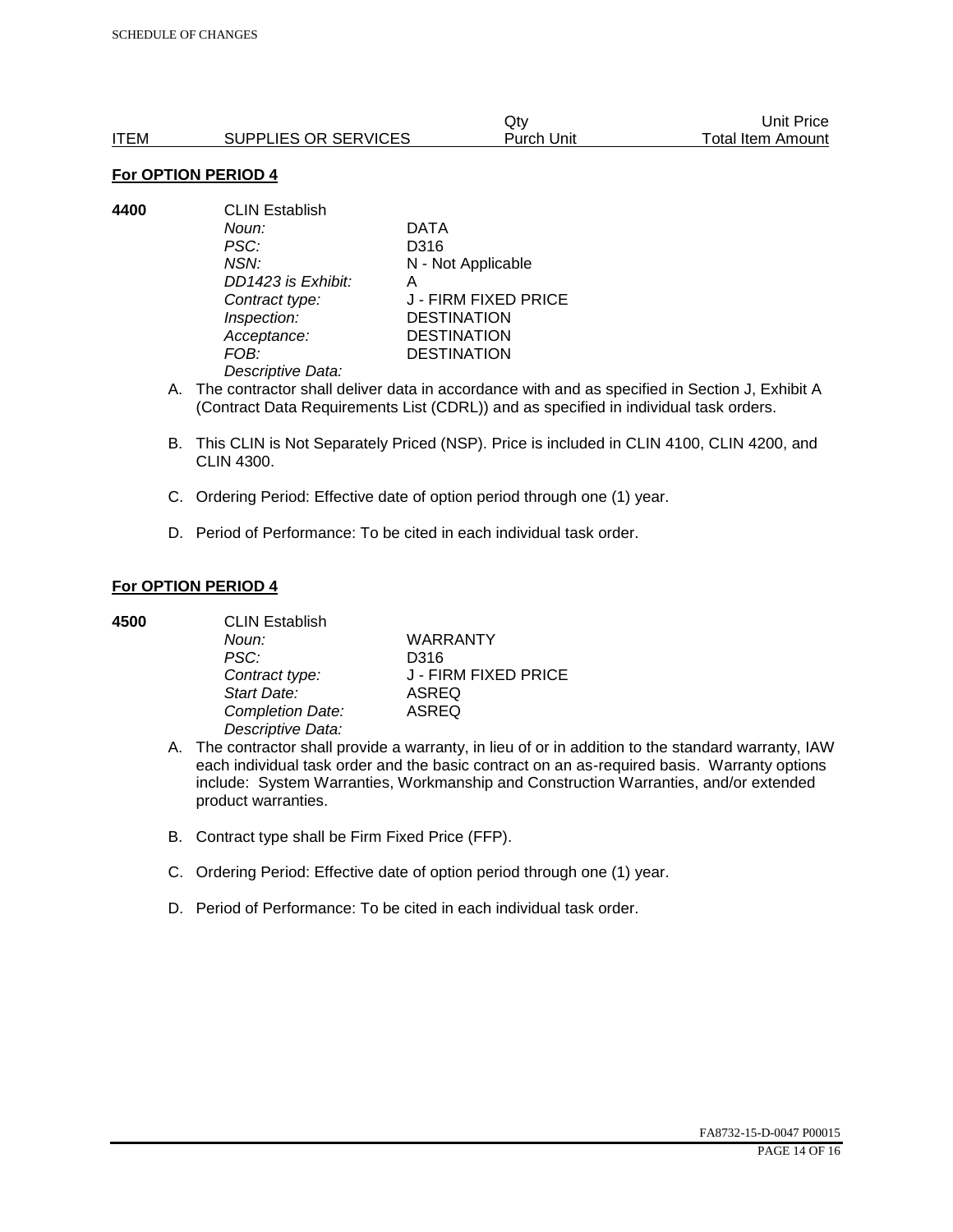|      |                      | Qtv        | Unit Price               |
|------|----------------------|------------|--------------------------|
| ITEM | SUPPLIES OR SERVICES | Purch Unit | <b>Total Item Amount</b> |

| 4600 | <b>CLIN Establish</b> |              |  |
|------|-----------------------|--------------|--|
|      | Noun:                 | TRAVEL       |  |
|      | PSC:                  | D316         |  |
|      | Contract type:        | S - COST     |  |
|      | Start Date:           | ASREQ        |  |
|      | Completion Date:      | <b>ASREQ</b> |  |
|      | Descriptive Data:     |              |  |

A. The contractor shall provide other direct costs as specified in each task order and the basic contract.

(1) No profit shall be paid on purchases made under this CLIN; however, DCAA approved burden rates are authorized.

(2) ODCs must be purchased in accordance with the Contractor's approved purchasing system, as applicable.

(3) The products proposed to make up the solutions in CLINs 4100 and 4200 shall be purchased in-accordance-with Section J, Attachment 1, paragraph 3.5.1 of the Performance Work Statement (PWS) of this contract.

B. The contractor will provide ODCs on a cost reimbursable basis only.

C. Ordering Period: Effective date of option period through one (1) year.

D. Period of Performance: To be cited in each individual task order.